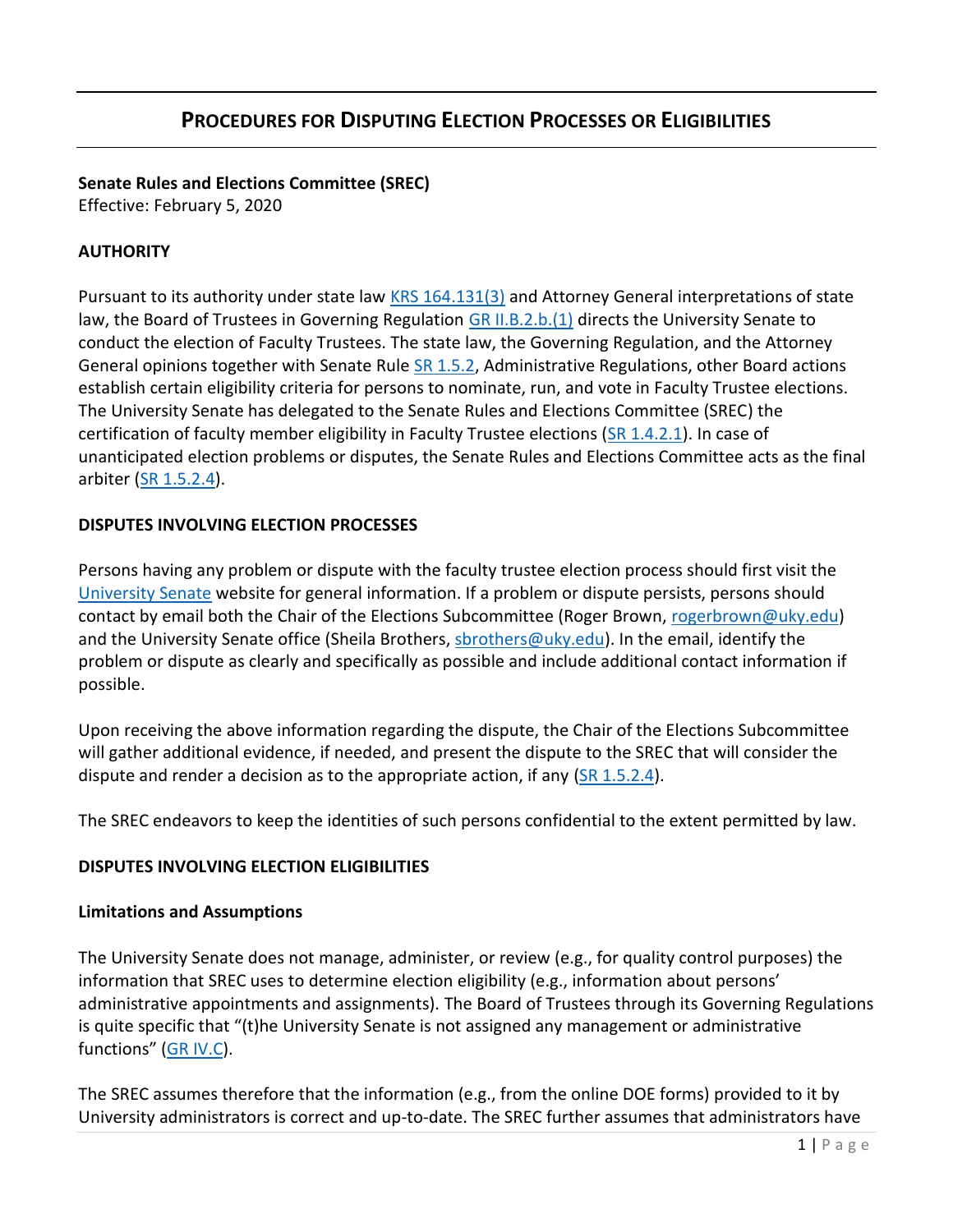characterized (e.g., on the online DOE forms) faculty activities in the areas of service and administration using the same criteria that the SREC uses (see Section 6 of the "Eligibility in Faculty Trustee Elections" document at the Senate website).

However, these SREC assumptions may not always hold. The procedures below outline the necessary steps for someone to dispute their own or another's eligibility to nominate, run, or vote in a faculty trustee election.

### **Procedures for Disputing Another's Eligibility Determination**

Persons who wish to dispute another's eligibility to nominate, run, or vote in a faculty trustee election should first should first visit the [University Senate](https://www.uky.edu/universitysenate/) website for general information. If the dispute persists, persons should contact by email both the Chair of the Elections Subcommittee (Roger Brown, [rogerbrown@uky.edu\)](mailto:rogerbrown@uky.edu) and the University Senate office (Sheila Brothers, [sbrothers@uky.edu\)](mailto:sbrothers@uky.edu). In the email, persons wishing to dispute another's eligibility to nominate, run, or vote in a faculty trustee election:

- (1) Must make a positive allegation of a specific person's ineligibility to nominate, run, or vote in the election,
- (2) Must describe the nature of the alleged ineligibility, and
- (3) Should, if feasible, provide supporting evidence.

Upon receiving the above information regarding the dispute, the Chair of the Elections Subcommittee will gather additional evidence, if needed, and present the dispute to the SREC that will consider the dispute and render a decision as to the appropriate action, if any [\(SR 1.5.2.4\)](https://drive.google.com/file/d/1VGESNO_vNSTvMgYmCZlUsxSBFlXNieL5/view?usp=sharing).

The SREC endeavors to keep the identities of persons initiating a dispute confidential to the extent permitted by law.

### **Procedures for Disputing One's Own Eligibility Determination**

### Procedures for Disputing One's Own Ineligibility to Nominate

If a faculty member (Petitioner) believes that an error has been made in determining his/her eligibility to nominate a candidate in a Faculty Trustee election:

STEP 1: The Petitioner shall proceed with the timely submission of his/her nominating petition.

STEP 2: The Petitioner shall email the SREC Elections Subcommittee chair (Roger Brown, [rogerbrown@uky.edu\)](mailto:rogerbrown@uky.edu) and the University Senate office (Sheila Brothers, [sbrothers@uky.edu\)](mailto:sbrothers@uky.edu) as soon as practicable to notify them that a suspected error in election eligibility has occurred. The SREC Elections Subcommittee chair or his/her designee shall respond to the Petitioner via email as soon as practicable with the specific reason(s) the Petitioner is not eligible or with a statement that an SREC error was made and corrected. If an SREC error was made and corrected, go to STEP 5; otherwise, go to STEP 3.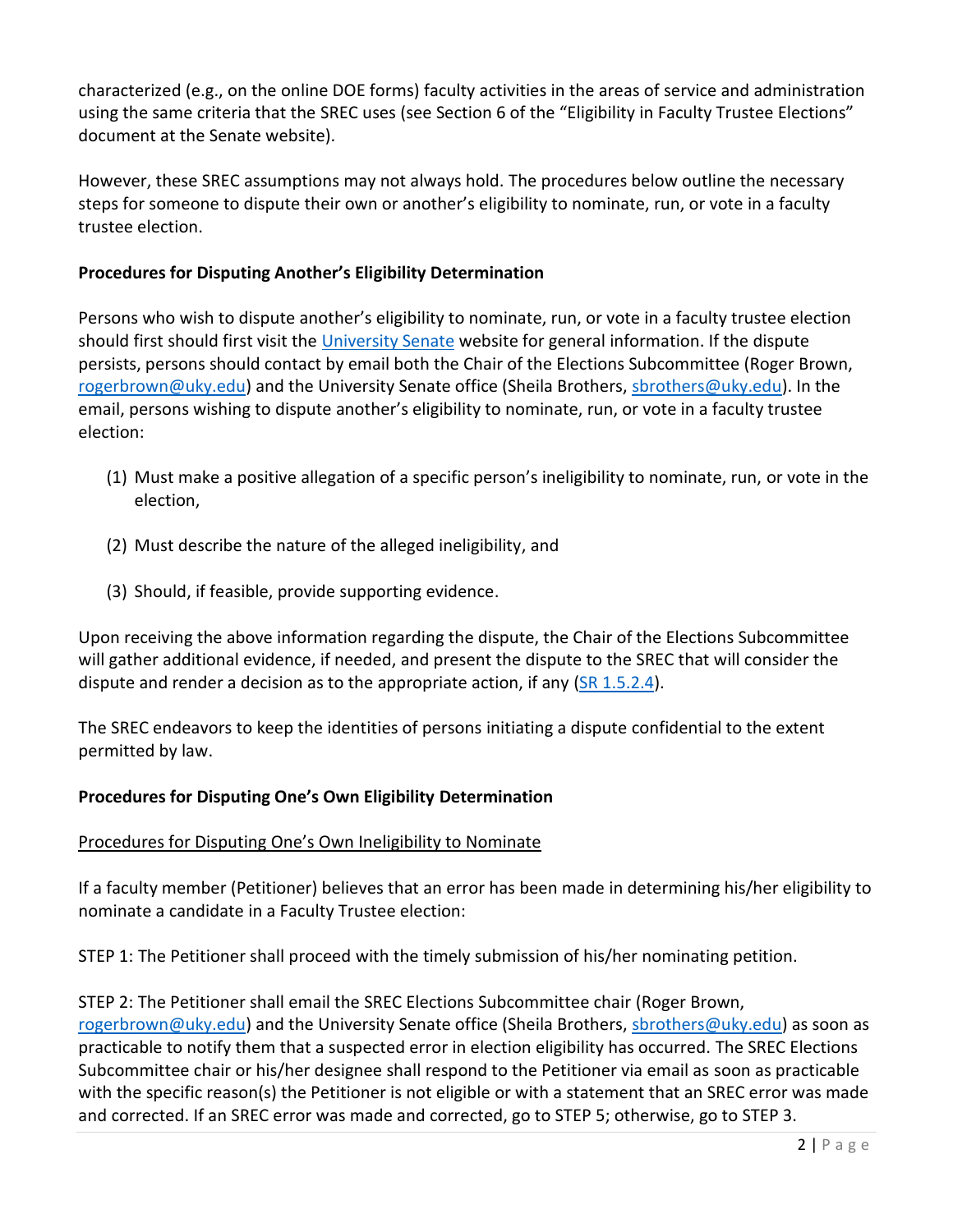STEP 3: If the Petitioner believes that the cause of the Petitioner's ineligibility results from incorrect information on which the SREC relies (e.g., erroneous data about the Petitioner's status as a faculty member), the Petitioner shall provide incontrovertible evidence of the error (e.g., an email statement from the Petitioner's Dean) via email to the SREC Elections Subcommittee chair (Roger Brown, [rogerbrown@uky.edu\)](mailto:rogerbrown@uky.edu) and the University Senate office (Sheila Brothers, [sbrothers@uky.edu\)](mailto:sbrothers@uky.edu) before the nominating period ends.

STEP 4: The SREC Elections Subcommittee shall review the Petitioner's submitted evidence and reassess the Petitioner's eligibility as soon as practicable. If the SREC Elections Subcommittee determines that the Petitioner's evidence is not incontrovertible and if the nomination period has not ended, the Petitioner may return to STEP 3.

STEP 5: If the SREC Elections Subcommittee determines that the Petitioner is eligible, the SREC Elections Subcommittee chair shall recognize revised information when evaluating nomination petitions at the close of the nominating deadline.

## Procedures for Disputing One's Own Ineligibility to Run

If a faculty member (Petitioner) believes that an error has been made in determining his/her eligibility to run in a Faculty Trustee election, the Petitioner shall:

STEP 1: The Petitioner shall proceed with or encourage the timely submission of any petition(s) nominating the Petitioner as a candidate in the election.

STEP 2: The Petitioner shall email the SREC Elections Subcommittee chair (Roger Brown, [rogerbrown@uky.edu\)](mailto:rogerbrown@uky.edu) and the University Senate office (Sheila Brothers, [sbrothers@uky.edu\)](mailto:sbrothers@uky.edu) as soon as practicable to notify them that a suspected error in election eligibility has occurred. The SREC Elections Subcommittee chair or his/her designee shall respond to the Petitioner via email as soon as practicable with the specific reason(s) the Petitioner is not eligible or with a statement that an SREC error was made and corrected. If an SREC error was made and corrected, go to STEP 5; otherwise, go to STEP 3.

STEP 3: If the Petitioner believes that the cause of the Petitioner's ineligibility results from incorrect information on which the SREC relies (e.g., erroneous data about the Petitioner's status as a faculty member), the Petitioner shall provide incontrovertible evidence of the error (e.g., an email statement from the Petitioner's Dean) via email to the SREC Chair and the Chair of the SREC Elections Subcommittee before the nominating period ends.

STEP 4: The SREC Elections Subcommittee shall review the Petitioner's submitted evidence and reassess the Petitioner's eligibility as soon as practicable. If the SREC Elections Subcommittee determines that the Petitioner's evidence is not incontrovertible and if the nomination period has not ended, the Petitioner may return to STEP 3.

STEP 5: If the SREC Elections Subcommittee determines that the Petitioner is eligible, the SREC Elections Subcommittee chair shall recognize revised information when evaluating nomination petitions at the close of the nominating deadline.